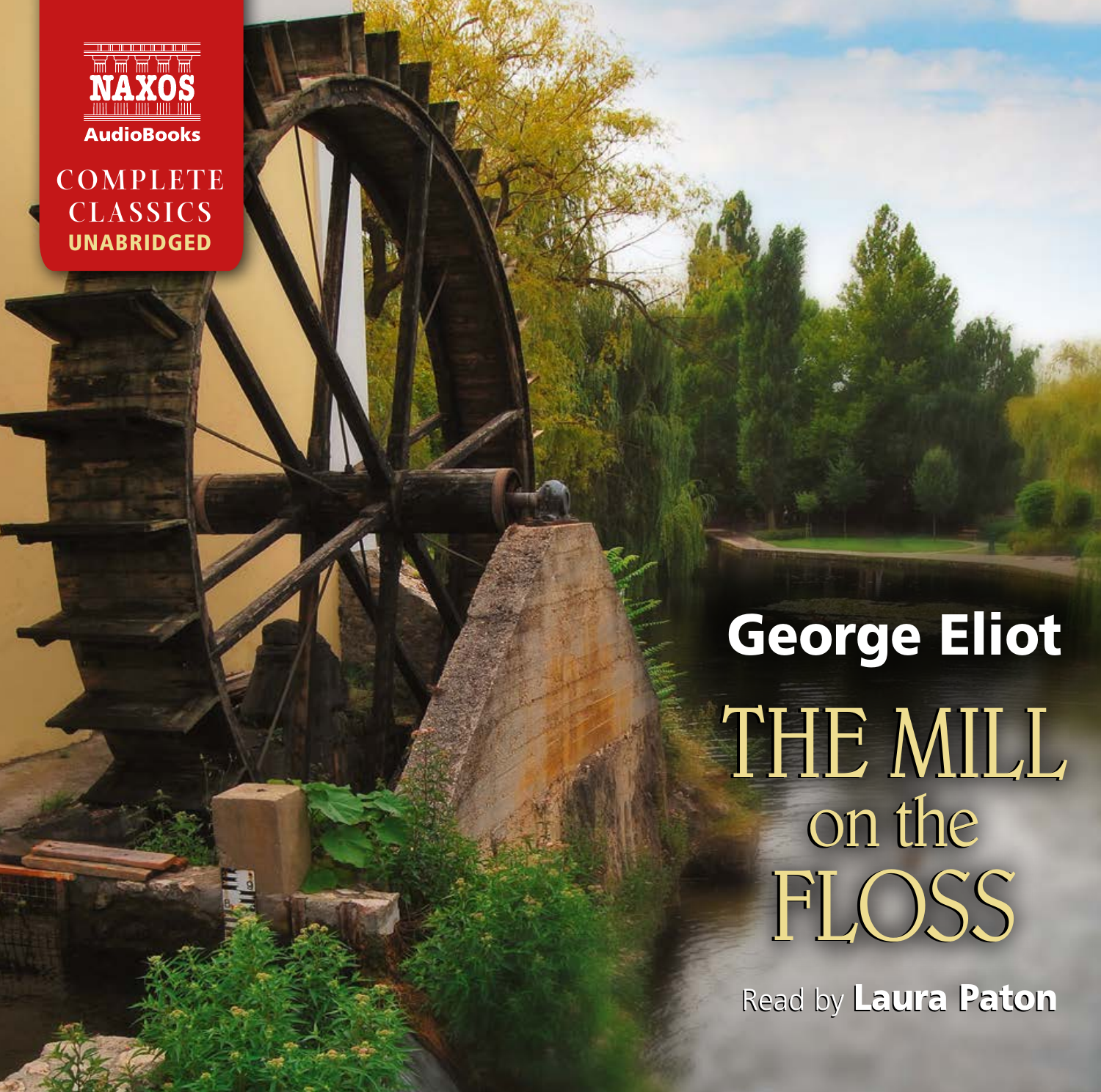| $\Box$ <b>Book I</b> Chapter I                            | 5:38  |
|-----------------------------------------------------------|-------|
| 2 Chapter II                                              | 13:14 |
| 3 Chapter III                                             | 10:22 |
| 4 Maggie ran in an instant                                | 9:53  |
| 5 Mr. Riley paused a moment                               | 9:49  |
| 6 Chapter IV                                              | 11:25 |
| 7 Chapter V                                               | 9:10  |
| 8 With this terrible conclusion, Tom ran away from Maggie | 8:07  |
|                                                           |       |

#### **Total time on CD 1: 77:44**

# **CD 2**

| $\boxed{1}$ They were on their way to the Round Pool         | 4:31  |
|--------------------------------------------------------------|-------|
| 2 Chapter VI                                                 | 10:55 |
| 3 But Maggie, gifted with that superior power of misery      | 14:33 |
| 4 Chapter VII                                                | 9.45  |
| 5 'Well, sister, you're late; what's the matter?'            | 12:15 |
| 6 A dreadful resolve was gathering in Maggie's breast        | 11:23 |
| $\boxed{1}$ Slowly she rose from amongst her scattered locks | 13:47 |

#### **Total time on CD 2: 77:14**

<u> 1989 - Johann Barn, mars ann an t-</u>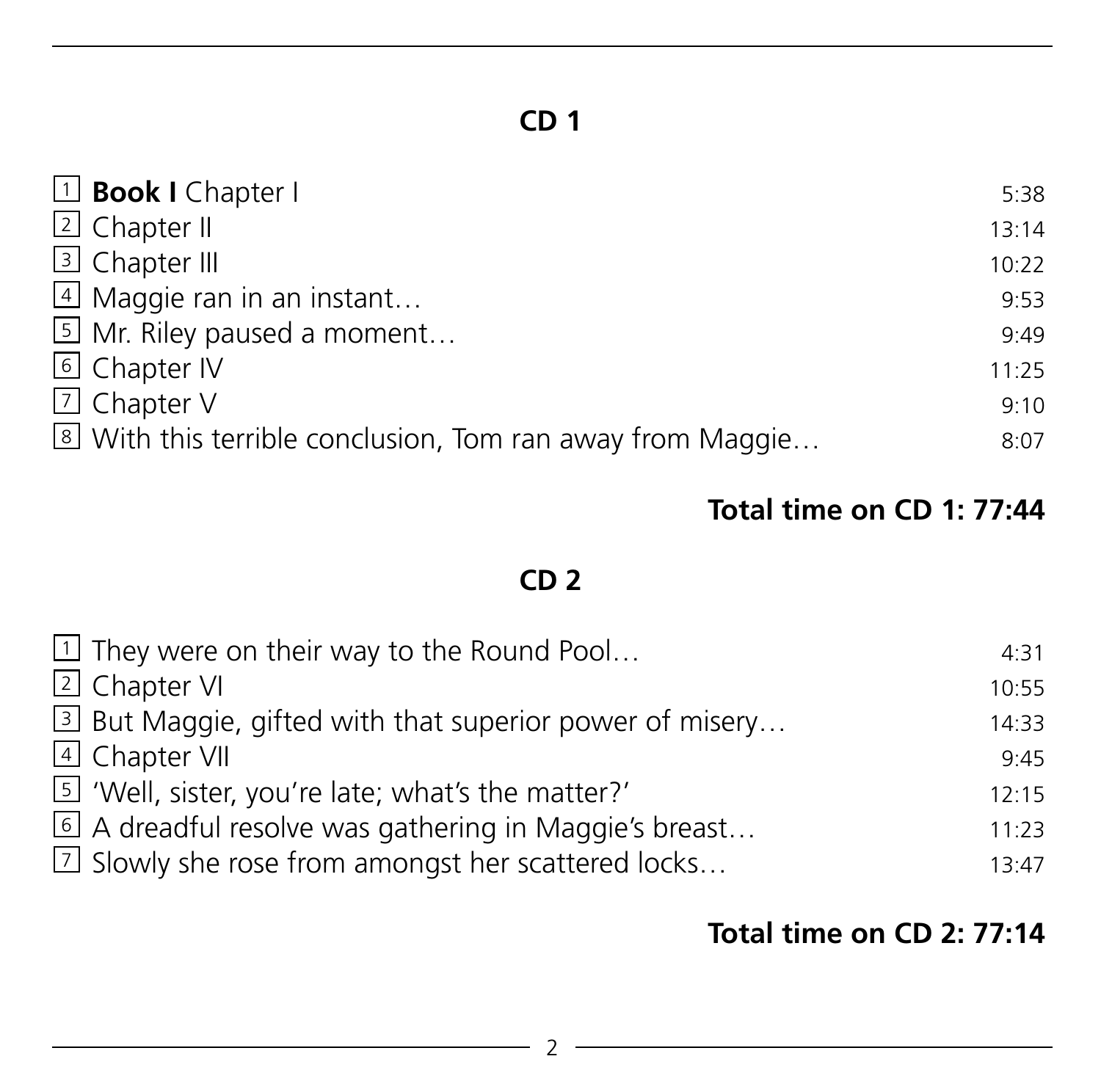| $\boxed{1}$ 'You've got a bond for it, I reckon,' he said         | 5:09  |
|-------------------------------------------------------------------|-------|
| 2 Chapter VIII                                                    | 12:19 |
| 3 If Mrs. Moss had been one of the most astute women in the world | 10:59 |
| 4 Chapter IX                                                      | 14:48 |
| 5 Mrs. Tulliver felt that she ought to be affected                | 11:04 |
| If 'It's dreadful to think on,' said aunt Pullet                  | 8:24  |
| $\Box$ Chapter X                                                  | 13:52 |
| 8 Chapter XI                                                      | 1:48  |
|                                                                   |       |

#### **Total time on CD 3: 78:29**

## **CD 4**

| $\Box$ Maggie soon got out of breath with running                    | 12:19 |
|----------------------------------------------------------------------|-------|
| $\boxed{2}$ 'Here's a bit o' nice victual, then,' said the old woman | 12:40 |
| 3 Chapter XII                                                        | 10:30 |
| $4$ This was the general aspect of things                            | 11:15 |
| 5 'Well, Mr. Glegg! it's a poor return I get'                        | 9:21  |
| <b>6</b> Chapter XIII                                                | 7.07  |
| $\Box$ <b>Book II</b> Chapter I                                      | 12:35 |

#### **Total time on CD 4: 75:51**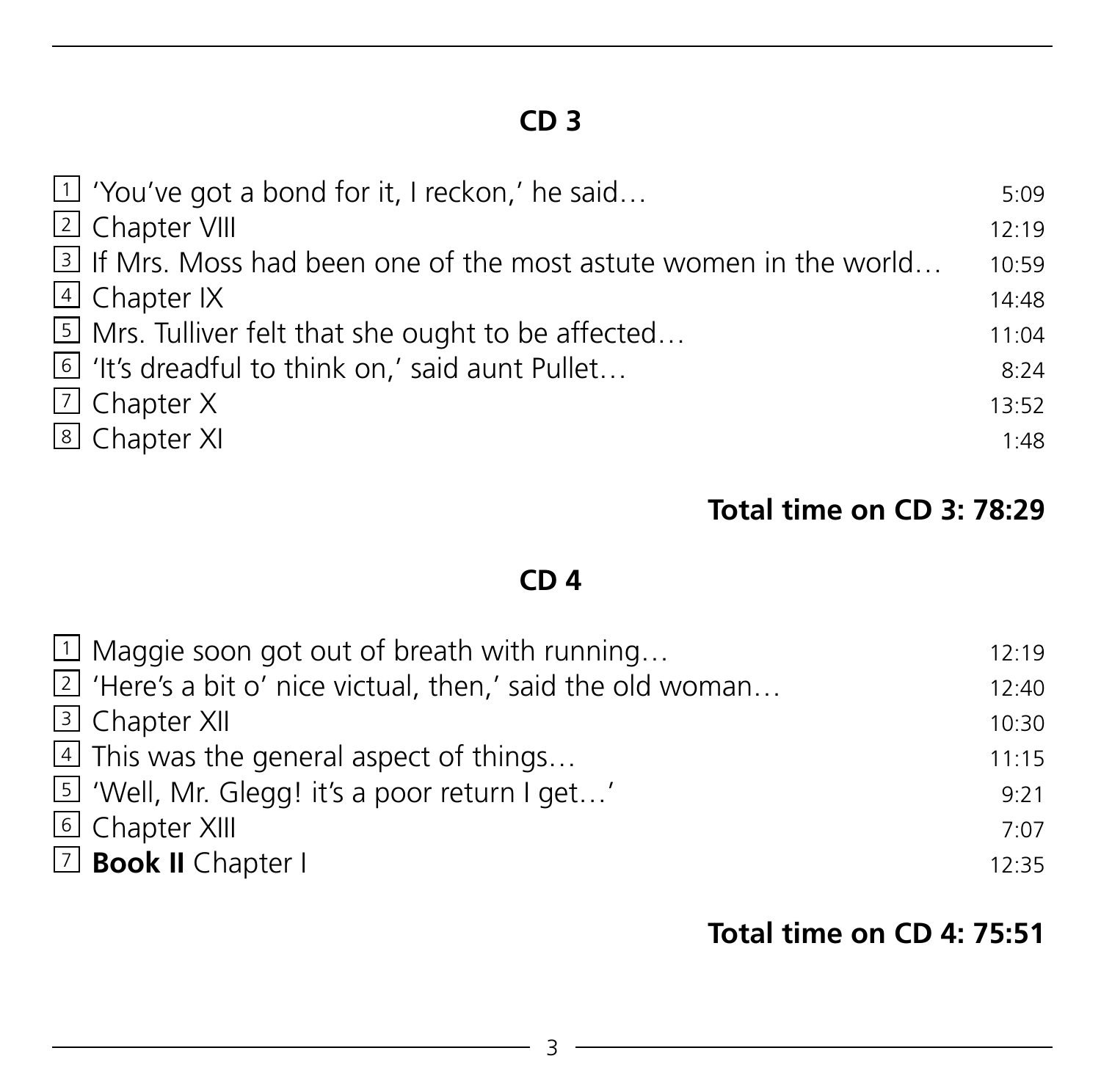| $\boxed{1}$ Perhaps it was because teaching came naturally to Mr. Stelling | 12:28 |
|----------------------------------------------------------------------------|-------|
| $\boxed{2}$ Tom, as I said, had never been so much like a girl             | 11:32 |
| 3 Maggie found the Latin Grammar quite soothing                            | 12:16 |
| 4 Chapter II                                                               | 9:16  |
| $5$ Tom, looking round with some anxiety                                   | 8:56  |
| <b>6</b> Chapter III                                                       | 12:54 |
| <b>7</b> Chapter IV                                                        | 9.50  |
|                                                                            |       |

#### **Total time on CD 5: 77:18**

# **CD 6**

| $\exists$ The thumb-screw was a little relaxed | 15:24 |
|------------------------------------------------|-------|
| $\overline{2}$ Chapter V                       | 10:34 |
| 3 Chapter VI                                   | 10:37 |
| $\overline{4}$ Chapter VII                     | 15:32 |
| 5 <b>Book III</b> Chapter I                    | 15:45 |
| $\overline{6}$ Chapter II                      | 8:24  |

#### **Total time on CD 6: 76:21**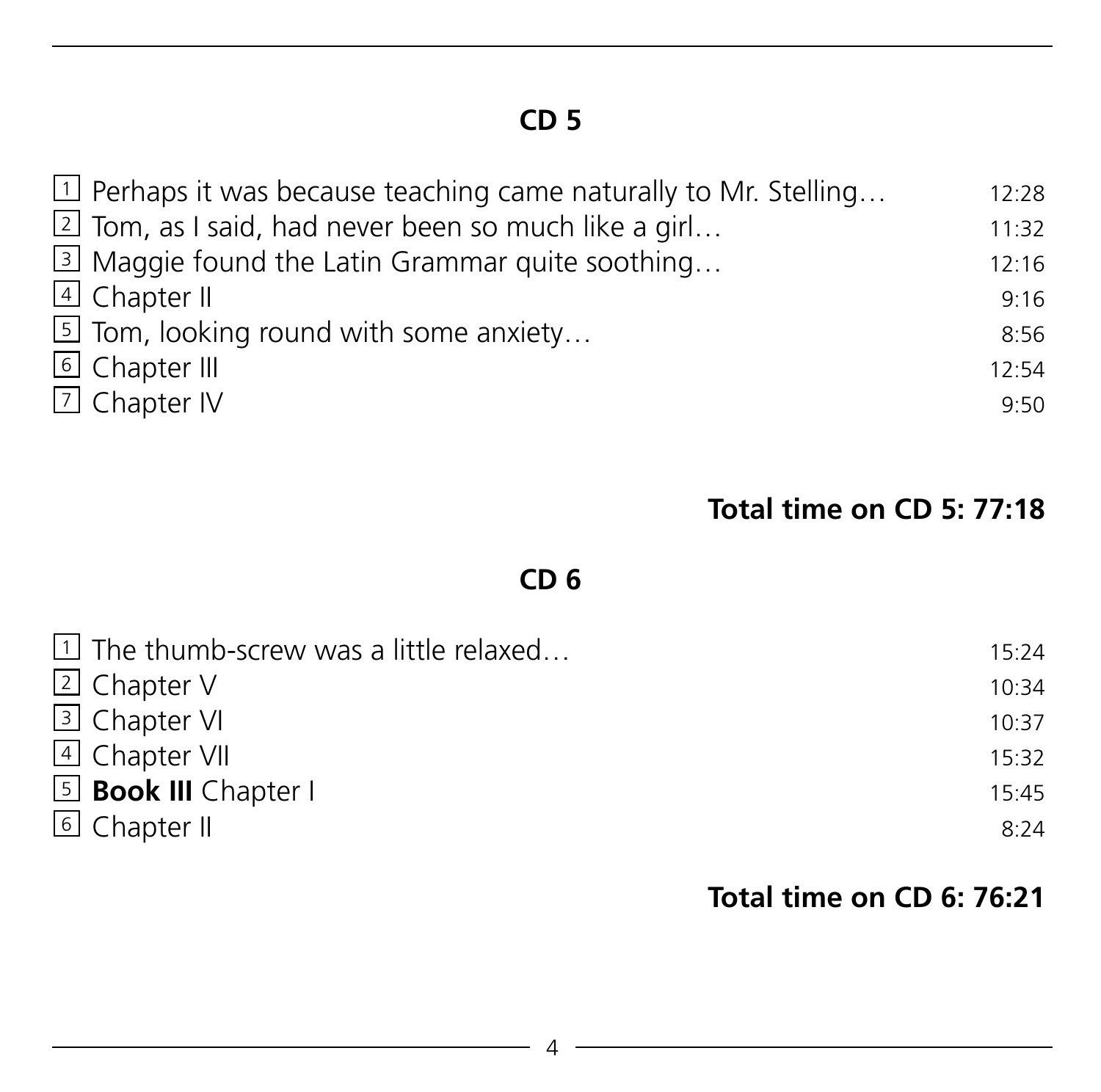| $\boxed{1}$ The natural strength and firmness of his nature     | 2:55  |
|-----------------------------------------------------------------|-------|
| 2 Chapter III                                                   | 14:22 |
| 3 The aunts and uncles appeared to have been in warm discussion | 11:50 |
| 4 Mrs. Moss was in too much agitation                           | 11:10 |
| <b>5</b> Chapter IV                                             | 8:59  |
| 6 Chapter V                                                     | 14:02 |
| $\boxed{2}$ Mr. Deane tapped his box again.                     | 13:46 |
|                                                                 |       |

#### **Total time on CD 7: 77:09**

#### **CD 8**

| $\Box$ Chapter VI                                 | 8:07  |
|---------------------------------------------------|-------|
| $\boxed{2}$ Bob had drawn out a dirty canvas bag  | 8:36  |
| 3 Chapter VII                                     | 13:02 |
| 4 'Mrs. Tulliver, I think?' said Mr. Wakem.       | 15:29 |
| 5 Chapter VIII                                    | 9.39  |
| 6 'Yes, father,' said Tom, in answer to the gaze. | 9:32  |
| $\boxdot$ Chapter IX                              | 13.57 |
|                                                   |       |

#### **Total time on CD 8: 78:26**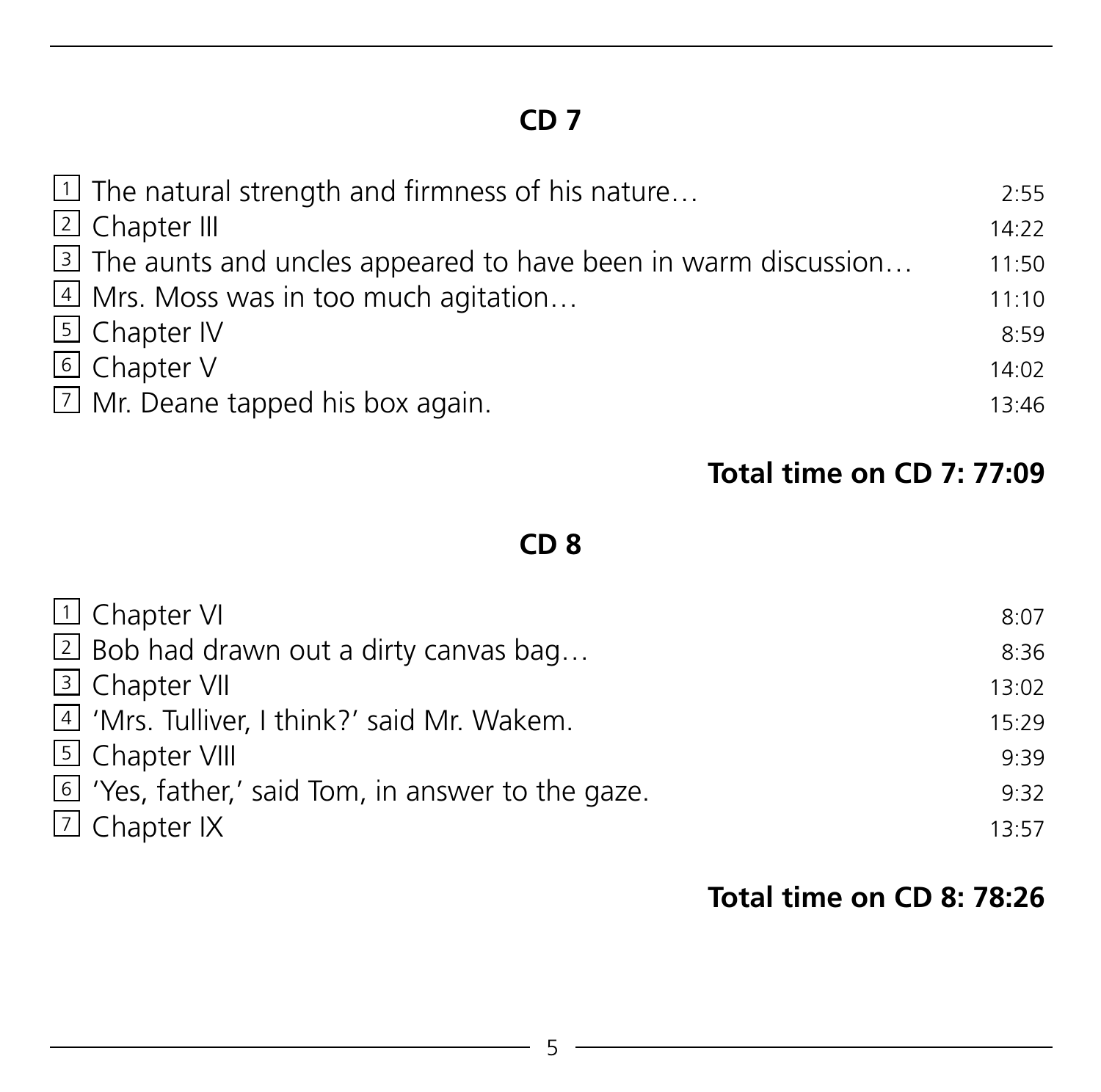| 1 <b>Book IV</b> Chapter I                  | 13:17 |
|---------------------------------------------|-------|
| $\overline{2}$ Chapter II                   | 13:47 |
| 3 Chapter III                               | 14.17 |
| 4 In one of these meditations               | 12:12 |
| $\overline{5}$ I suppose that is the reason | 10:19 |
| 6 <b>Book V</b> Chapter I                   | 13:07 |

#### **Total time on CD 9: 77:05**

# **CD 10**

| $\boxed{1}$ 'I don't know,' said Maggie, musingly. |                                                                     | 7:51  |
|----------------------------------------------------|---------------------------------------------------------------------|-------|
|                                                    | $\boxed{2}$ 'I have never had any doubt that you would be the same' | 7:53  |
| 3 Chapter II                                       |                                                                     | 14:39 |
|                                                    | 4 Uncle Glegg, who regarded himself as a jocose man                 | 13:20 |
| $5$ 'Eh mum, I'm loth, that I am,' said Bob        |                                                                     | 11:31 |
| [6] Chapter III                                    |                                                                     | 11:58 |
| $\boxed{7}$ Maggie felt unable to speak.           |                                                                     | 5:16  |
|                                                    |                                                                     |       |

#### **Total time on CD 10: 72:33**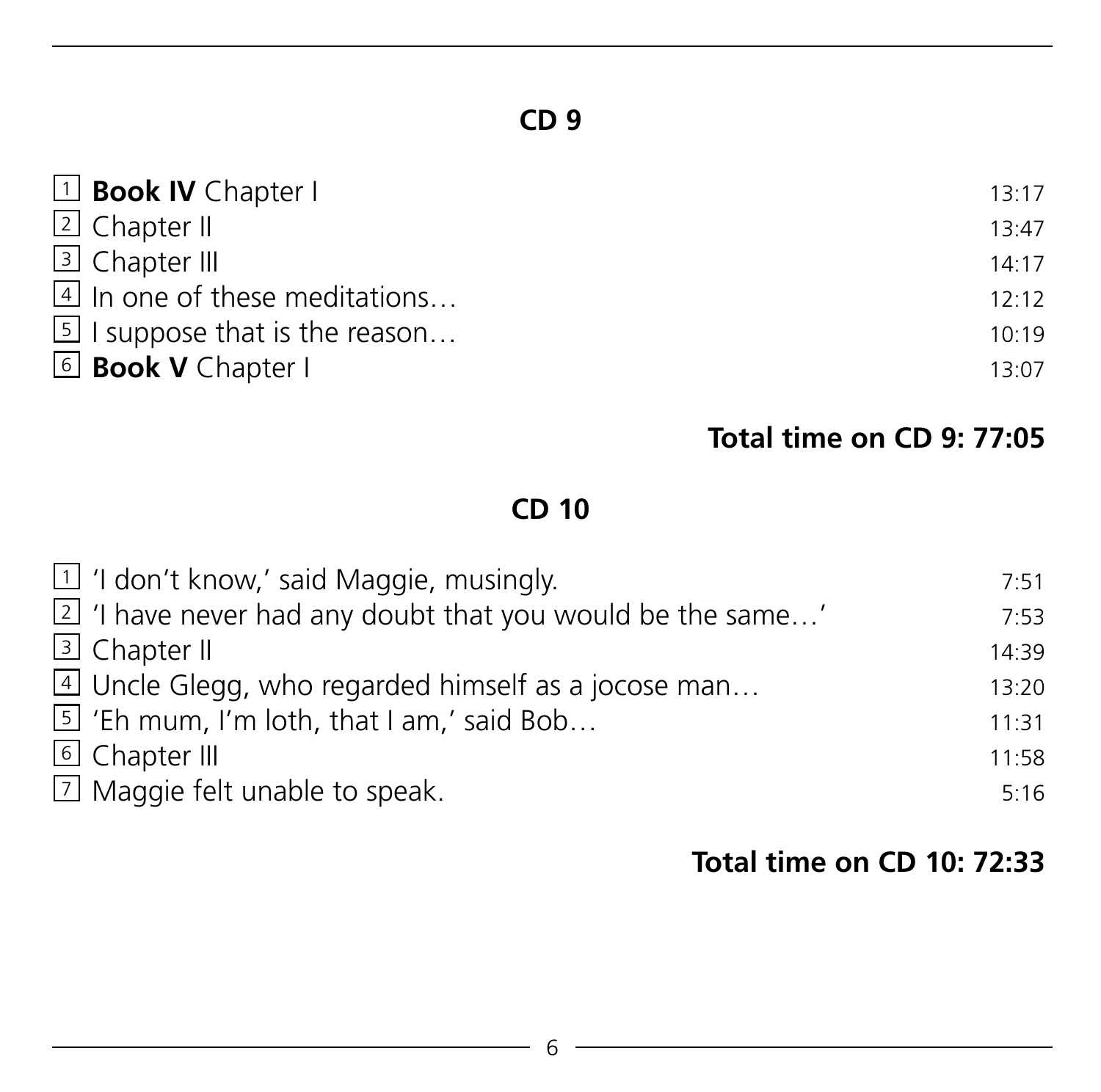| $\Box$ Chapter IV                                             | 13:32 |
|---------------------------------------------------------------|-------|
| <b>2</b> Chapter V                                            | 13:00 |
| $\boxed{3}$ 'Tom,' she said, urged out of pride into pleading | 14:46 |
| 4 Chapter VI                                                  | 10:23 |
| 5 Chapter VII                                                 | 15:34 |
| <b>6</b> Book VI Chapter I                                    | 11:41 |
|                                                               |       |

#### **Total time on CD 11: 79:00**

## **CD 12**

| $\boxed{1}$ Surely the only courtship unshaken by doubts and fears | 8:03  |
|--------------------------------------------------------------------|-------|
| 2 Chapter II                                                       | 9:51  |
| 3 Lucy had looked up from her work                                 | 12:05 |
| 4 Did Lucy intend to be present at the meeting                     | 8:31  |
| <b>5</b> Chapter III                                               | 9:52  |
| 6 Chapter IV                                                       | 8:50  |
| $\boxed{2}$ That was a cruel word. Maggie's lip began to tremble.  | 7:49  |
| 8 Chapter V                                                        | 9:39  |

#### **Total time on CD 12: 74:45**

<u> 1989 - Johann Barn, mars ann an t-</u>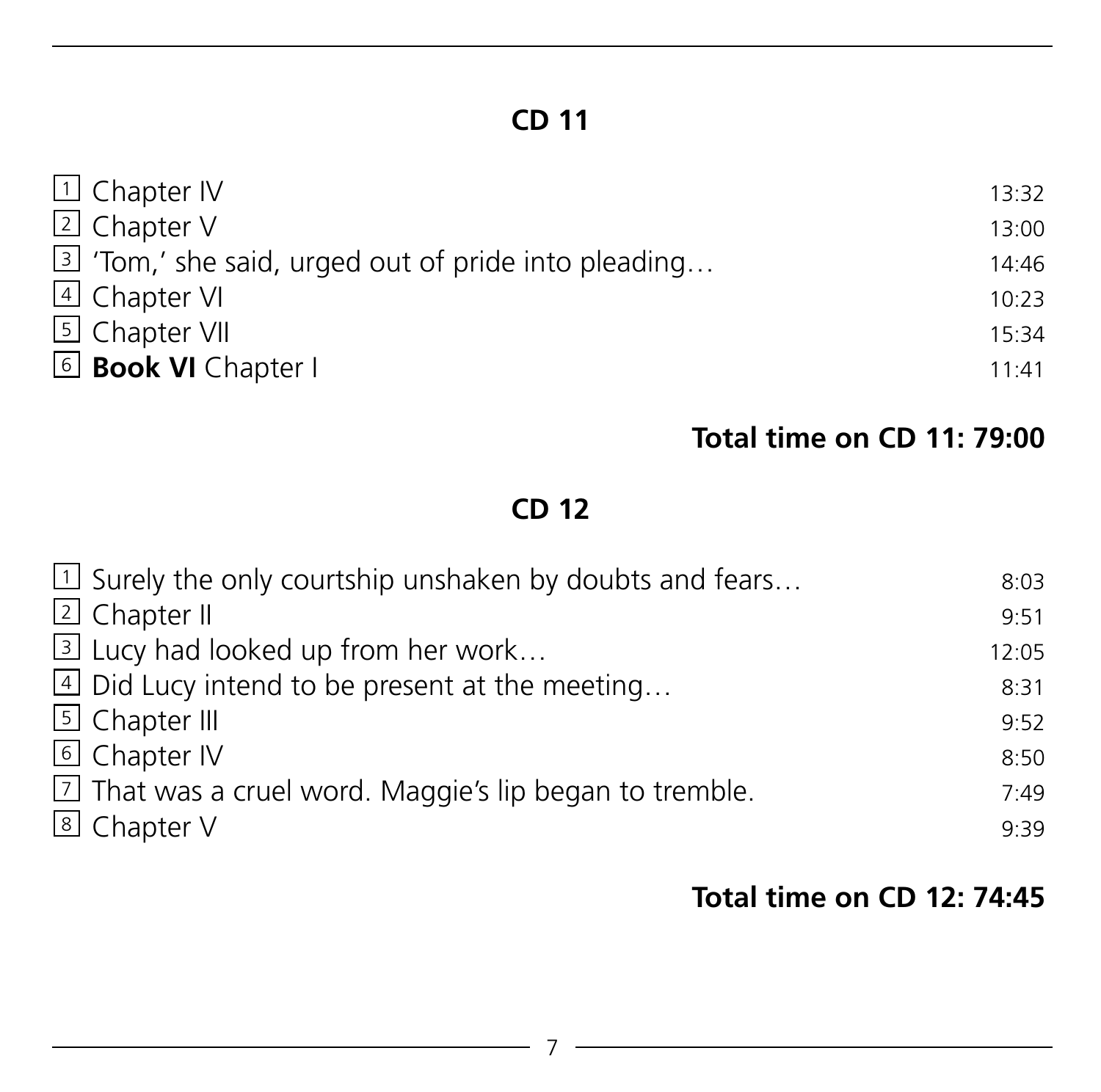| 1 Chapter VI                                            | 11:23 |
|---------------------------------------------------------|-------|
| $\boxed{2}$ One day – it was the day of Philip's return | 13:16 |
| <b>3</b> Chapter VII                                    | 10:46 |
| 4 But Maggie was conscience-stricken.                   | 10:08 |
| 5 'That's the way with you tenors,' said Stephen        | 10:51 |
| 6 Chapter VIII                                          | 16:36 |
| $\boxed{7}$ Chapter IX                                  | 6:09  |

## **Total time on CD 13: 79:14**

#### **CD 14**

| $\boxed{1}$ 'No, no; see, she has got a customer'         | 8:44  |
|-----------------------------------------------------------|-------|
| $\boxed{2}$ 'You find your office rather a fatiguing one' | 8:20  |
| 3 Chapter X                                               | 14:45 |
| 4 Chapter XI                                              | 7.51  |
| 5 'Take my arm,' said Stephen, entreatingly               | 8:55  |
| <b>6</b> Chapter XII                                      | 6:12  |
| 7 'Hegh, hegh!' said Mr. Glegg                            | 10:32 |
| <b>8</b> Chapter XIII                                     | 13:45 |
|                                                           |       |

#### **Total time on CD 14: 79:09**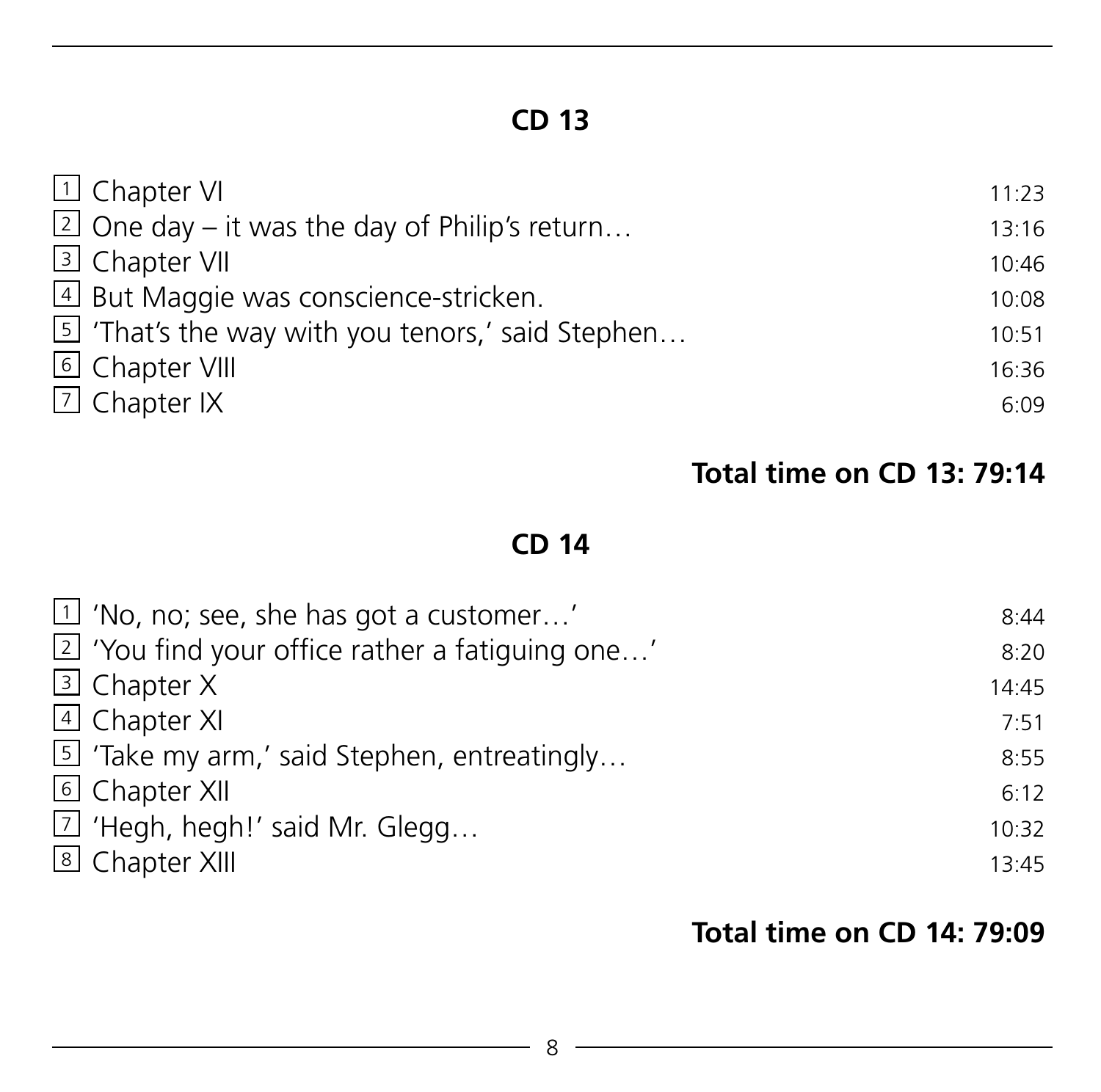| $\boxed{1}$ When the morning came, Philip was too ill     | 11:06 |
|-----------------------------------------------------------|-------|
| $\boxed{2}$ Stung by this reproach, he released her hands | 11:14 |
| 3 Chapter XIV                                             | 13:26 |
| 4 'Remember what you felt weeks ago,' she began           | 15:29 |
| <b>5</b> Book VII Chapter I                               | 9:29  |
| 6 Maggie was silent a little while                        | 8:31  |
| $\Box$ Chapter II                                         | 9:20  |

#### **Total time on CD 15: 78:39**

#### **CD 16**

| $\Box$ As soon as her mother was gone, Maggie put on her bonnet. | 14:05 |
|------------------------------------------------------------------|-------|
| 2 Chapter III                                                    | 8:17  |
| 3 Still two or three more days passed                            | 8:29  |
| 4 Chapter IV                                                     | 8:27  |
| 5 The Miss Guests saw an alleviation to the sorrow               | 8:26  |
| 6 Chapter V                                                      | 14:48 |
| $\boxed{2}$ 'It is the boat!' cried Maggie.                      | 14:11 |
| 8 Conclusion                                                     | 2:23  |

#### **Total time on CD 16: 79:11 Total time on CDs 1–16: 20:38:08**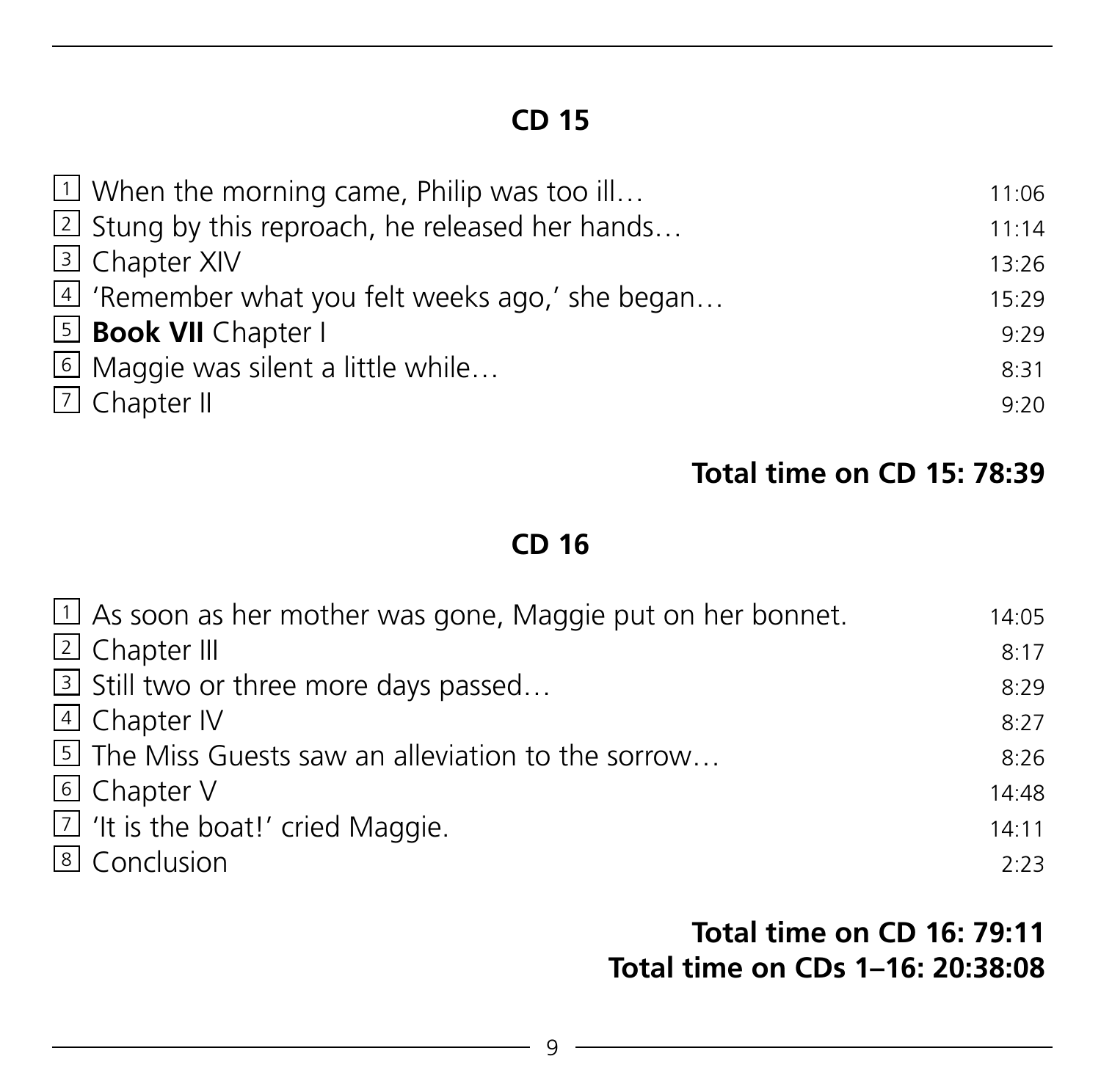# George Eliot

# **(1819–1880)**

# THE MILL on the FLOSS

George Eliot is the pen-name of Mary Ann (Marian) Evans, who was born in 1819 in Nuneaton, Warwickshire, where her father was a land agent.

As a young girl she was much influenced by an evangelical preacher, the Rev. John Edmund Jones. After her mother's death she became her father's housekeeper for a time, continuing to educate herself and learning German and Italian. In 1841 she moved to Coventry, where her friendship with the progressive intellectuals Charles and Caroline Bray led to her questioning her orthodox religious beliefs.

Her friendship with the Brays resulted in an introduction to John Chapman, the publisher, and to a commission to translate Strauss's *Life of Jesus*. In 1850 Eliot became a contributor to *The Westminster Review* and in 1851, when Chapman became its proprietor, he offered her the position of Literary Editor.

Following her move to London in 1849 after the death of her father, she formed a close friendship with the philosopher Herbert Spencer, whom she nearly married. She also met the writer and critic George Henry Lewes, and their relationship would have resulted in marriage had Lewes been free. As he already had a wife from whom he was estranged, the couple made the decision to live together unmarried, a union which lasted from 1854 to Lewes's death in 1878.

It was Lewes who encouraged Eliot to turn her attention away from philosophy and towards fiction. Her earliest fictional works appeared in *Blackwood's Magazine* and attracted immediate critical acclaim as well as considerable interest in the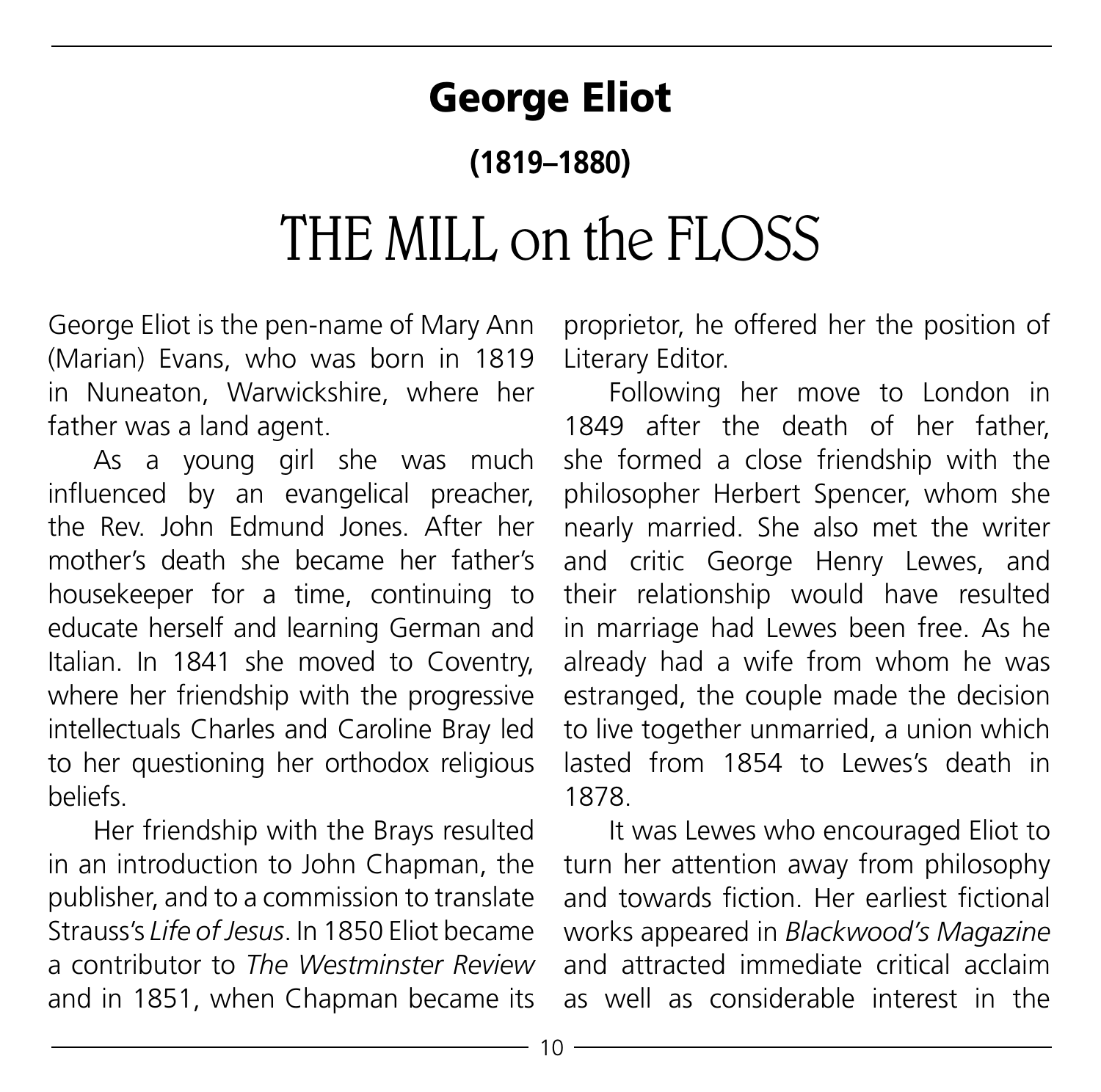identity of their author. *Amos Barton*, the first of the *Scenes from Clerical Life*, was published in 1857, followed by *Mr Gilfil's Love Story* and *Janet's Repentance*. Then came her novels *Adam Bede* (1859), *The Mill on the Floss* (1860), *Silas Marner* (1861), *Romola* (1862–3), *Felix Holt* (1866), *Middlemarch* (1871–2) and *Daniel Deronda* (1874–6).

She travelled widely on the continent, gaining inspiration for *Romola* from visits to Florence in 1860 and 1861; and for her dramatic poem *The Spanish Gypsy* (1868) from a trip to Spain in 1867.

In May 1880 she married John Walter Cross, a man twenty years her junior, who was to become her biographer. She died in December the same year.

#### **The Mill on the Floss**

Although *The Mill on the Floss* is set in Lincolnshire, and Eliot travelled there to ensure the accuracy of the background, the story is in many aspects autobiographical, and the people and scenes derive largely from the author's Warwickshire childhood.

*The Mill on the Floss* is peopled with

vivid characters, many of whom lose nothing in comparison with the creations of Eliot's great contemporary Charles Dickens. Both authors share a compassion for human failings and unhappiness, but Eliot is possibly the subtler psychologist in that there are no characters in the novel who are entirely good or bad; each one is a complex being compounded of individual strengths and weaknesses, operating within the limitations of his or her intelligence and understanding.

When Eliot was challenged by acquaintances who thought they recognised themselves in her novels, she denied having drawn portraits directly from life, but she did admit to using material from her early childhood, and this would seem to be particularly true of *The Mill on the Floss*.

The book is written in the first person, and right from the start the author creates a link between herself and Maggie Tulliver, as she looks back across the years and sees herself as a child playing among the well-remembered scenes of home.

The fictional home of the Tullivers, Dorlcote Mill, has been identified as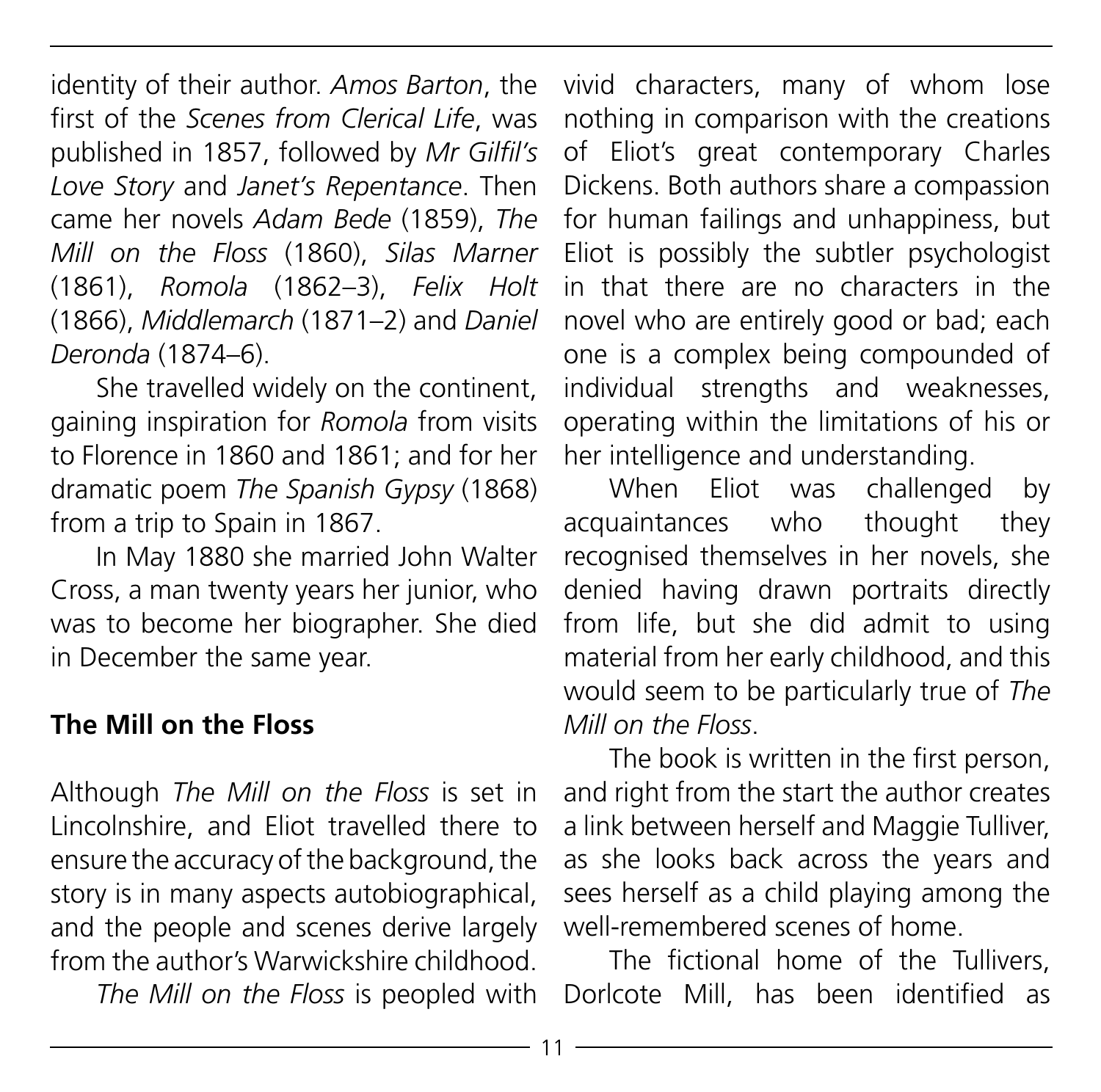Arbury Mill, which is where Mary Ann played as a girl; Arbury Hall being an estate where her father was a land agent.

The relationship between Maggie and her brother Tom appears to echo that of the author and her brother Isaac. There seems to have been something of Tom Tulliver's stern morality and unforgiving nature in Isaac Evans. His refusal to have anything further to do with Mary Ann once she had decided to live with Lewes may well have suggested Tom's harsh behaviour in response to Maggie's elopement with Stephen Guest.

When we first meet Maggie as a child, she is wild and unruly: the despair of her helpless mother; the joy of her doting father. But her 'naughtiness' and reluctance to behave like a 'young lady' are signs of a passionate emotional nature, a vivid and lively imagination, and a formidable intelligence.

As Maggie grows up, the restrictions of the provincial society in which she lives and the lack of opportunity for education and self-development create a stifling atmosphere for her passionate nature.

Maggie's craving for the love and

affection of her brother, the person she most loves and fears in the world, cannot be adequately satisfied due to the essential difference in their natures. Tom's unimaginative mind and rigid outlook make it impossible for him ever to understand Maggie and ensure his permanent disapproval of her.

Fate sends her further obstacles to forming a close loving relationship in the form of two unsuitable lovers – one whom she is prevented from encouraging by a family feud, the other who is not available because he already belongs to someone else. Her loving nature responds to both, but in different ways; Philip Wakem engages her compassion and sympathy, but it is Stephen Guest who awakens her dormant sexuality.

The sensual part of Maggie's nature is at painful odds with her strong morality, and she struggles with herself to do what she believes is right. She knows that she cannot be happy if it means causing unhappiness to others.

Caught in an impossible situation, Maggie gives up her chance of love and a happy future rather than cause pain to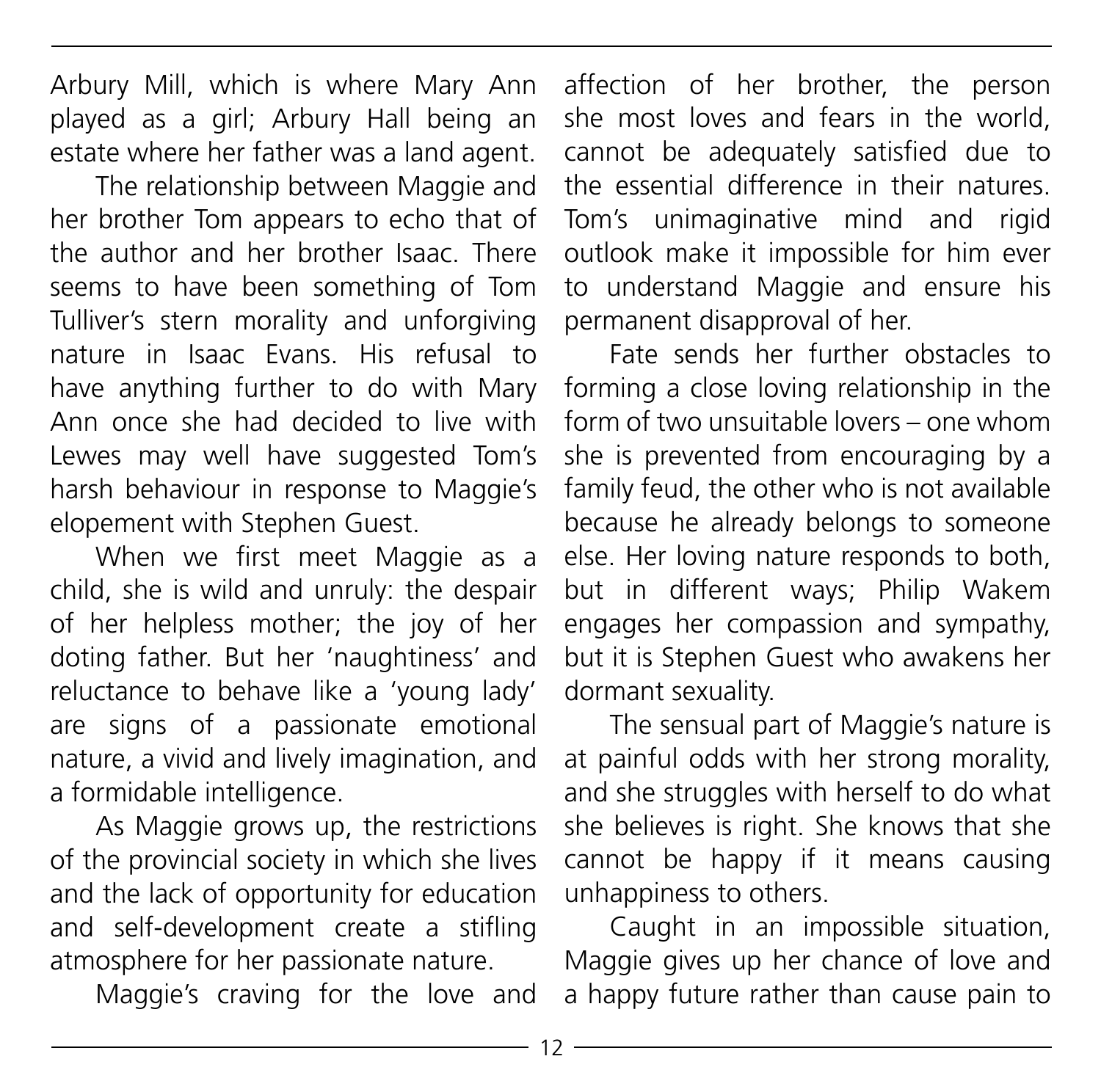others. She does so not because it is easy for her, but despite its difficulty. Hers is the way of heroic sacrifice – the way of the Cross – and in accepting her fate, she rises above the selfishness of human desires. In Maggie Tulliver, George Eliot has created a protagonist truly deserving of the description 'heroine'.

How far Maggie's inner struggles between desire and morality mirror those of her creator must remain conjecture, but there is an authentic anguish in the author's description, which suggests that she was no stranger to similar feelings.

Whilst it may not be helpful to draw direct analogies between the experiences of Eliot's characters and those of their author, there is no doubt that Victorian England must have been an uncongenial society for a woman gifted with formidable intellectual powers, and George Eliot must have suffered painfully from the patronising attitude exemplified by Mr Stelling's arrogant opinion of women. When asked by Tom whether Maggie would be capable of learning his lessons, he says: 'They've a great deal of superficial cleverness; but they couldn't

go far into anything. They're quick and shallow.'

If women were believed to lack intellectual capacity, they were also expected to be without sexual understanding, and Eliot's empathy for the passion of desire in her male characters was attacked by one critic who was 'not sure that it is quite consistent with feminine delicacy to lay such stress on the bodily feelings of the other sex'.

If Eliot's deeply felt religious faith underpins the moral struggle of her heroine, it is her own passionate nature which gives her the ability to enter into Maggie's dilemma. In *The Mill on the Floss*, both the characters and the situations are informed by George Eliot's psychological insight and philosophical understanding. The reader is made aware of the author's belief in the innate goodness of people despite their shortcomings; she invites us to share her feelings of compassion for the limitations of human nature which are common to us all, and for the pain and suffering they cause.

#### **Notes by Neville Jason**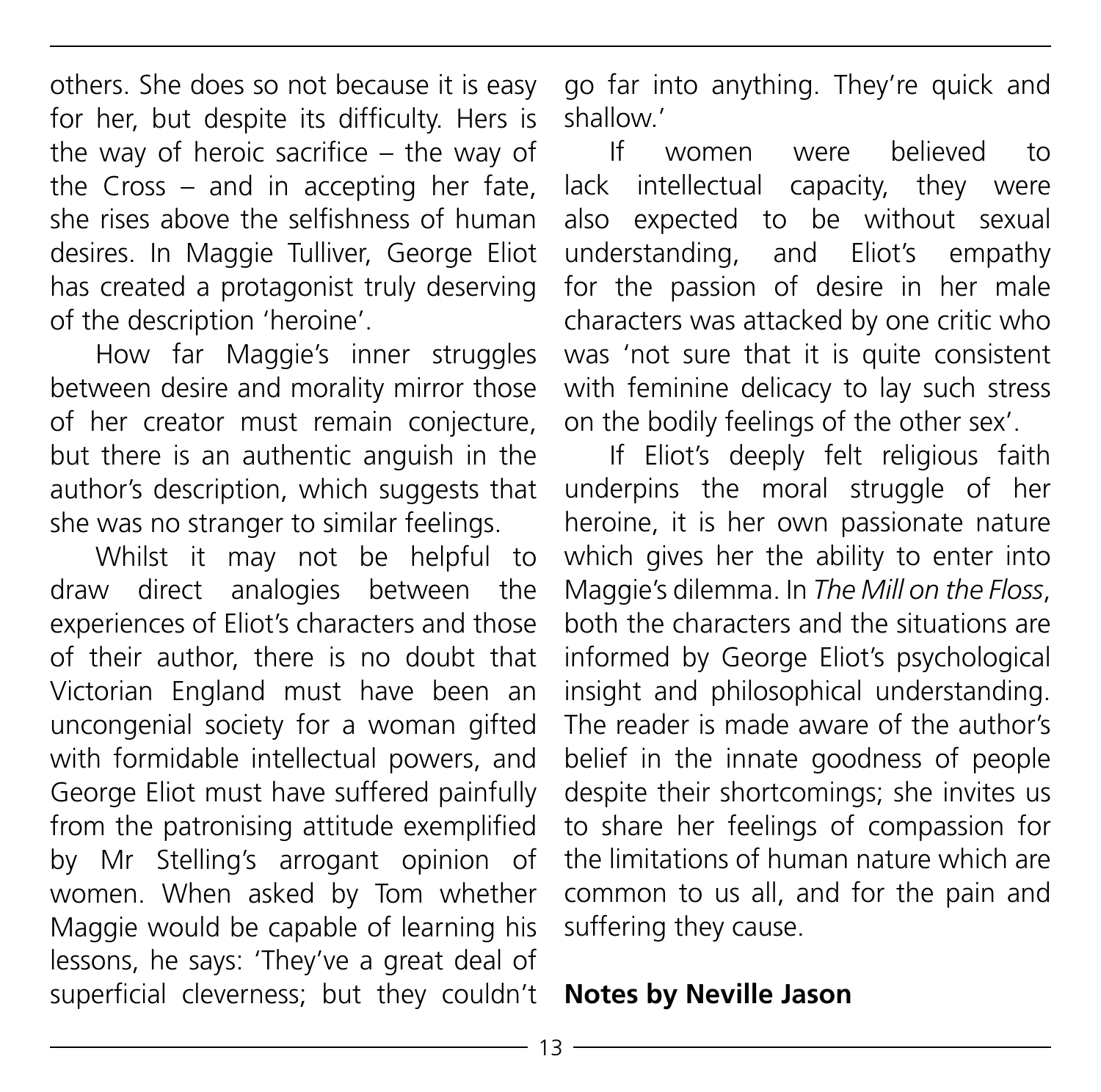

**Laura Paton** trained at LAMDA where she won the St Philip's Prize for Poetry and the Michael Warre Award. She has toured the UK extensively in productions as varied as *The Two Gentlemen of Verona* and Oscar Wilde's *Salomé*. Among her other recordings for Naxos AudioBooks are Virginia Woolf's *Orlando*, both volumes of *Grimms' Fairy Tales*, and *Anna Karenina*.

## **Credits**

Recorded at Motivation Sound Studios, London Produced by Roy McMillan Edited by Colm Ennis Mastered by Dan King © Booklet: Naxos AudioBooks Ltd 2012

ALL RIGHTS RESERVED. UNAUTHORISED PUBLIC PERFORMANCE, BROADCASTING AND COPYING OF THESE COMPACT DISCS PROHIBITED.

Cover Design: Hannah Whale, Fruition – Creative Concepts, using images from Dreamstime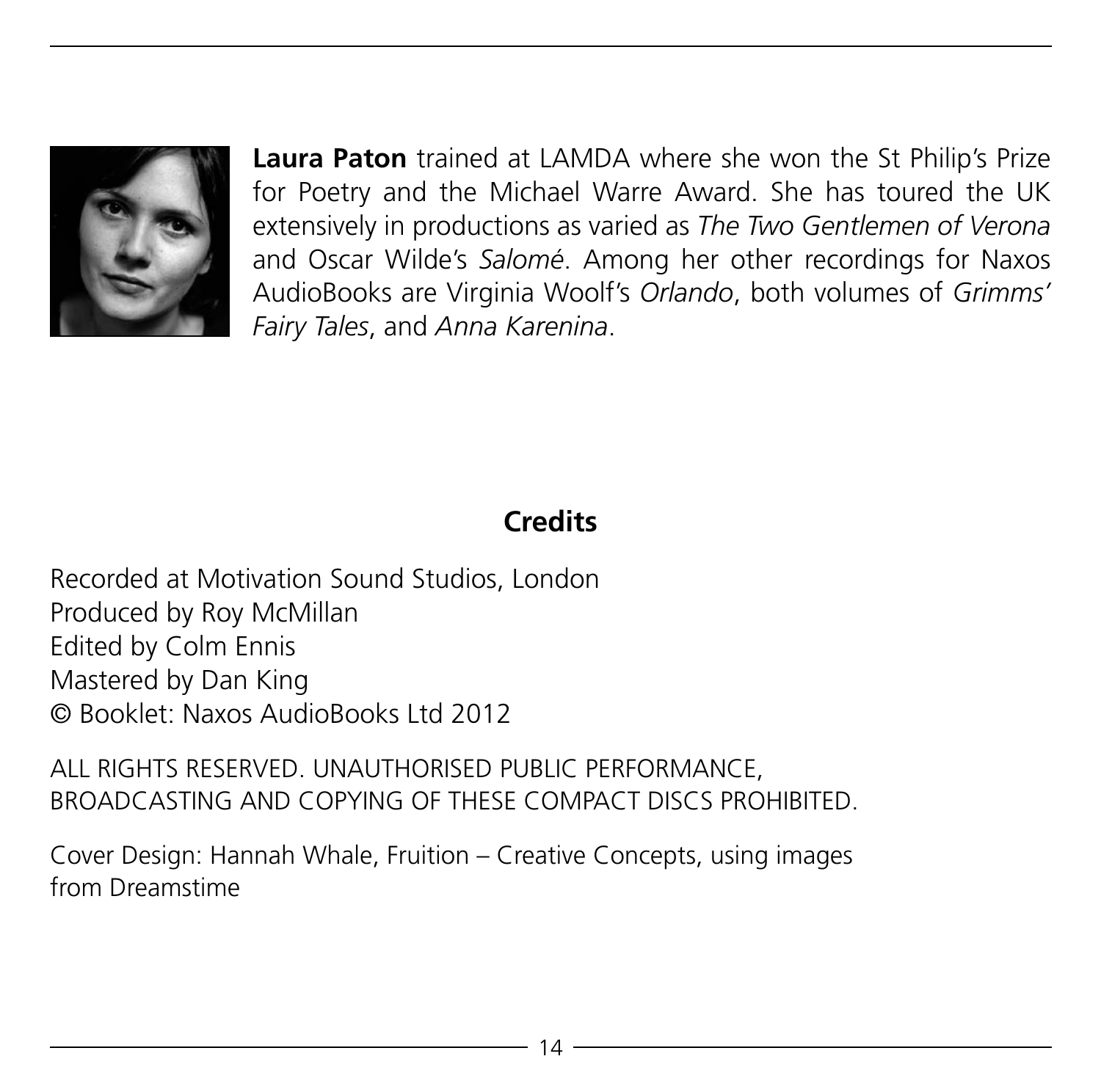View our catalogue online at

# n-ab.com/cat

For further assistance, please contact:

**In the UK:** Naxos AudioBooks, Select Music & Video Distribution, 3 Wells Place, Redhill, Surrey RH1 3SL. Tel: 01737 645600.

> **In the USA: Naxos of America Inc.** 1810 Columbia Ave., Suite 28, Franklin, TN 37064. Tel: +1 615 771 9393

**In Australia:** Select Audio/Visual Distribution Pty. Ltd., PO Box 691, Brookvale, NSW 2100. Tel: +61 299481811